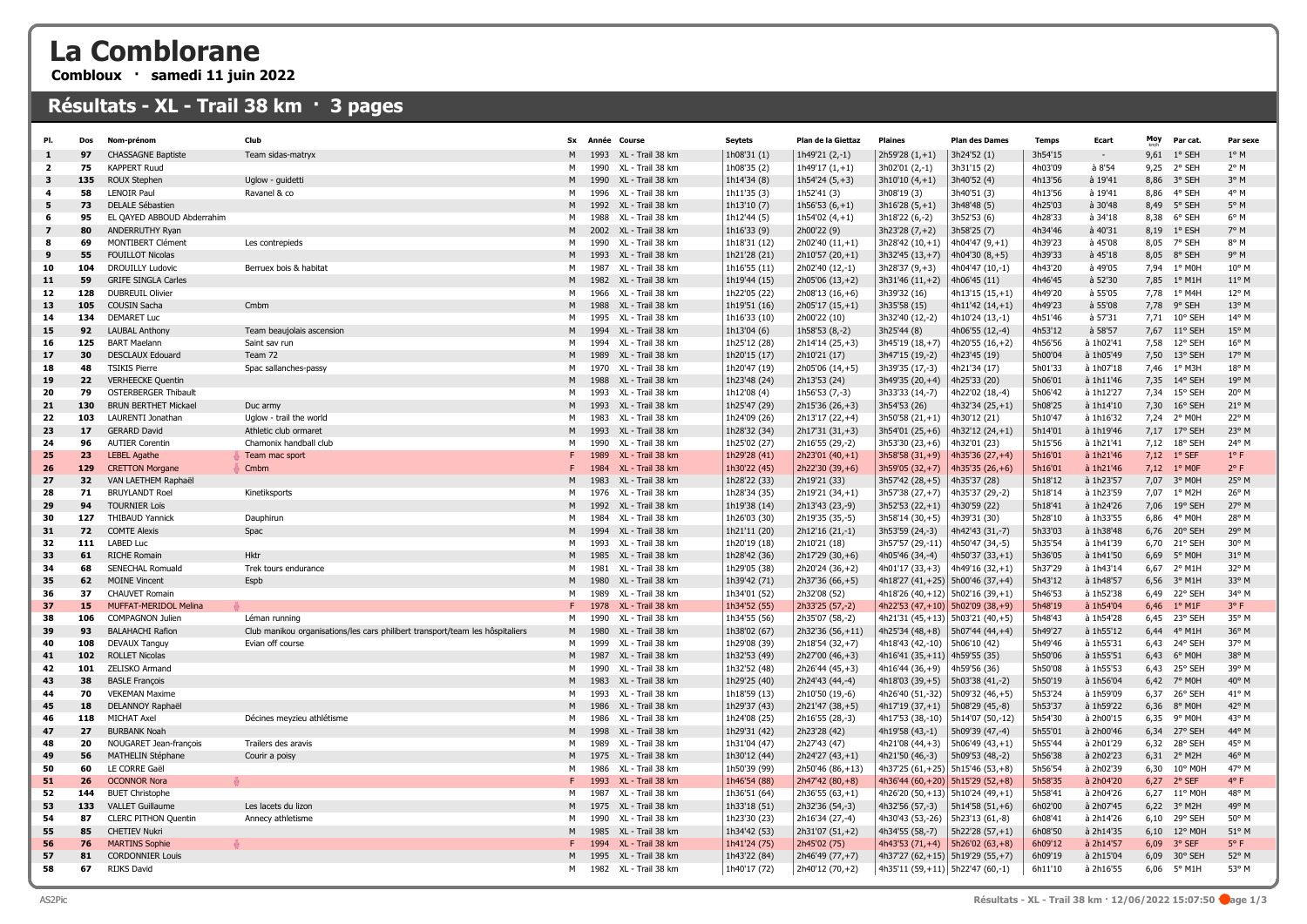|                          | Dos                     | Nom-prénom                                                  | Club                                        | <b>Sx</b> | Année        | Course                                           | <b>Seytets</b>                 | Plan de la Giettaz                                                                                            | <b>Plaines</b>                         | <b>Plan des Dames</b>                                                       | <b>Temps</b>       | Ecart                                            | Moy          | Par cat.                                | Par sexe                |
|--------------------------|-------------------------|-------------------------------------------------------------|---------------------------------------------|-----------|--------------|--------------------------------------------------|--------------------------------|---------------------------------------------------------------------------------------------------------------|----------------------------------------|-----------------------------------------------------------------------------|--------------------|--------------------------------------------------|--------------|-----------------------------------------|-------------------------|
| 59                       | 19                      | OGER Jonathan                                               | Caf toulouse                                |           | 1988         | XL - Trail 38 km                                 | 1h50'43 (100)                  | 2h46'51 (78, +22)                                                                                             | 4h37'29 (63,+15) 5h17'57 (54,+9)       |                                                                             | 6h13'22            | à 2h19'07                                        | 6,03         | 31° SEH                                 | 54° M                   |
| 60                       | 98                      | <b>BOIVINET Xavier</b>                                      |                                             | м         | 1988         | XL - Trail 38 km                                 | 1h41'03 (74)                   | 2h42'32 (73,+1)                                                                                               | 4h39'28 (64,+9)                        | 5h27'14 (67,-3)                                                             | 6h15'42            | à 2h21'27                                        | 5,99         | 32° SEH                                 | 55° M                   |
| 61                       | 100                     | <b>GAUBERT Margaux</b>                                      |                                             |           | 1990         | XL - Trail 38 km                                 | 1h41'02 (73)                   | 2h42'32 (74,-1)                                                                                               | 4h39'28 $(65, +9)$                     | $  5h27'14 (66,-1)$                                                         | 6h15'45            | à 2h21'30                                        | 5,99         | 4° SEF                                  | $6^{\circ}$ F           |
| 62<br>63                 | 31<br>74                | <b>BOUCHET Joanny</b><br>LE SOBRE Julien                    |                                             | м         | 1990<br>1991 | XL - Trail 38 km<br>XL - Trail 38 km             | 1h37'11 (66)                   | 2h35'41 (59,+7)                                                                                               | 4h40'03 (66,-7)<br>4h30'17 (52,-2)     | $5h26'50(65,+1)$                                                            | 6h15'48<br>6h16'33 | à 2h21'33                                        | 5,99<br>5,98 | 33° SEH<br>34° SEH                      | 56° M<br>57° M          |
| 64                       | 47                      | <b>SALENNE David</b>                                        | Spac sallanches-passy                       | м         | 1974         | XL - Trail 38 km                                 | 1h32'57 (50)<br>1h36'42 (63)   | 2h29'12 (50)<br>2h37'27 (65,-2)                                                                               | 4h40'26 (67,-2)                        | 5h20'24 (56,-4)<br>5h30'41 (69,-2)                                          | 6h19'43            | à 2h22'18<br>à 2h25'28                           | 5,93         | 4° M2H                                  | 58° M                   |
| 65                       | 112                     | MARAND Hugo                                                 | Cap's 42                                    | M         | 1999         | XL - Trail 38 km                                 | 1h28'58 (37)                   | 2h29'08 (48,-11)                                                                                              | 4h31'28 (54,-6)                        | 5h22'34 (59,-5)                                                             | 6h19'57            | à 2h25'42                                        | 5,92         | 35° SEH                                 | 59° M                   |
| 66                       | 123                     | <b>CAMUSET Etienne</b>                                      |                                             | м         | 1990         | XL - Trail 38 km                                 | 1h28'12 (32)                   | 2h21'47 (37,-5)                                                                                               | 4h25'47 (49,-12)                       | 5h22'34 (58,-9)                                                             | 6h20'41            | à 2h26'26                                        | 5,91         | 36° SEH                                 | $60^{\circ}$ M          |
| 67                       | 120                     | <b>RAINBIRD Tanya</b>                                       | Ski de fond chamonix                        |           | 1972         | XL - Trail 38 km                                 | 1h43'19 (83)                   | 2h47'42 (81,+2)                                                                                               | 4h42'01 $(68, +13)$ 5h25'29 $(62, +6)$ |                                                                             | 6h22'33            | à 2h28'18                                        | 5,88         | $1°$ M3F                                | $7^\circ$ F             |
| 68                       | 86                      | <b>HEUGEBAERT Claire</b>                                    |                                             |           | 1981         | XL - Trail 38 km                                 | 1h42'32 (79)                   | 2h49'15 (82,-3)                                                                                               | $4h46'34(74, +8)$                      | 5h32'45 (70,+4)                                                             | 6h22'48            | à 2h28'33                                        | 5,88         | $2^{\circ}$ M1F                         | $8^{\circ}$ F           |
| 69                       | 88                      | <b>BERCET Stéphane</b>                                      |                                             | M         | 1984         | XL - Trail 38 km                                 | 1h35'42 (60)                   | 2h32'36 (55,+5)                                                                                               | 4h31'47 (55)                           | 5h28'58 (68,-13)                                                            | 6h24'32            | à 2h30'17                                        | 5,85         | 13° MOH                                 | $61^{\circ}$ M          |
| 70                       | 142                     | <b>DURAND David</b>                                         | Nandco                                      | м         | 1978         | XL - Trail 38 km                                 | 1h38'21 (68)                   | 2h39'28 (68)                                                                                                  | 4h48'27 (75,-7)                        | 5h36'29 (71,+4)                                                             | 6h25'40            | à 2h31'25                                        | 5,83         | 6° M1H                                  | 62° M                   |
| 71                       | 117                     | <b>LAROSE Bénédicte</b>                                     | Saone mont d'or nature                      |           | 1974         | XL - Trail 38 km                                 | 1h45'26 (86)                   | 2h51'19 (89,-3)                                                                                               | $4h57'26(80,+9)$                       | 5h41'11 (74,+6)                                                             | 6h26'04            | à 2h31'49                                        | 5,83         | $1^{\circ}$ M2F                         | 9° F                    |
| 72                       | 50                      | <b>GASTEAU Thibaut</b>                                      | Usol trail                                  | м         | 1981         | XL - Trail 38 km                                 | 1h35'20 (59)                   | 2h36'29 (61,-2)                                                                                               | 4h53'09 (78,-17)                       | 5h41'13 (75,+3)                                                             | 6h27'37            | à 2h33'22                                        | 5,80         | 7° M1H                                  | 63° M                   |
| 73                       | 126                     | <b>LEBEL Thibaut</b>                                        |                                             | м         | 1993         | XL - Trail 38 km                                 | 1h52'57 (105)                  | 2h58'29 (98,+7)                                                                                               | 4h56'45 (79, +19)   5h42'53 (78, +1)   |                                                                             | 6h27'40            | à 2h33'25                                        | 5,80         | 37° SEH                                 | 64° M                   |
| 74                       | 14                      | <b>EYER Marie</b>                                           |                                             |           | 1993         | XL - Trail 38 km                                 | 1h38'54 (69)                   | 2h36'50 (62,+7)                                                                                               | 4h43'49 (70,-8)                        | 5h40'23 (72,-2)                                                             | 6h28'57            | à 2h34'42                                        | 5,78         | 5° SEF                                  | $10^{\circ}$ F          |
| 75                       | 132                     | <b>LIEURY Simon</b>                                         |                                             | м         | 1983         | XL - Trail 38 km                                 | 1h37'04 (65)                   | 2h42'32 (72,-7)                                                                                               | 4h49'49 (77,-5)                        | 5h40'41 (73,+4)                                                             | 6h38'12            | à 2h43'57                                        | 5,65         | $14^{\circ}$ MOH                        | 65° M                   |
| 76                       | 10                      | VAN RUYMBEKE Augustin                                       | Terre de running albertville                | м         | 1998         | XL - Trail 38 km                                 | 1h42'48 (81)                   | 2h47'28 (79,+2)                                                                                               | 5h00'40 (84,-5)                        | $5h51'11(81,+3)$                                                            | 6h42'20            | à 2h48'05                                        | 5,59         | 38° SEH                                 | 66° M                   |
| 77                       | 29                      | <b>MARCHAL Vincent</b>                                      |                                             | м         | 1985         | XL - Trail 38 km                                 | 1h35'01 (57)                   | 2h32'21 (53,+4)                                                                                               | 4h44'43 (73,-20)                       | 5h45'26 (79,-6)                                                             | 6h42'46            | à 2h48'31                                        | 5,59         | 15° MOH                                 | 67° M                   |
| 78                       | 137                     | <b>MATEO Xavier</b>                                         |                                             | м         | 1983         | XL - Trail 38 km                                 | 1h36'06 (61)                   | 2h38'27 (67,-6)                                                                                               | 4h49'44 (76,-9)                        | 5h42'35 (77,-1)                                                             | 6h46'01            | à 2h51'46                                        | 5,54         | 16° M0H                                 | 68° M                   |
| 79                       | 114                     | ZDZIEBLOWSKI Artur                                          |                                             | м         | 1975         | XL - Trail 38 km                                 | 1h39'26 (70)                   | 2h42'23 (71,-1)                                                                                               | 4h57'27 (81,-10)                       | 5h53'09 (82,-1)                                                             | 6h48'13            | à 2h53'58                                        | 5,51         | 5° M2H                                  | 69° M                   |
| 80                       | 143                     | <b>GABUTTI Diego</b>                                        | Cab bellegardien                            | м         | 1977         | XL - Trail 38 km<br>XL - Trail 38 km             | 1h50'06 (98)                   | 2h58'29 (97,+1)                                                                                               | 5h15'22 (94,+3)                        | $6h05'57(91,+3)$                                                            | 6h51'54            | à 2h57'39                                        | 5,46         | 6° M2H                                  | 70° M                   |
| 81<br>82                 | 131<br>122              | <b>BARRAS Hugues</b><br><b>MOUTIN Matthieu</b>              |                                             | M         | 1980<br>1988 | XL - Trail 38 km                                 | 1h41'39 (76)<br>1h49'22 (96)   | 2h50'31 (85,-9)<br>2h53'34 (94,+2)                                                                            | 5h03'50 (86,-1)<br>5h02'34 (85,+9)     | $6h02'18(85,+1)$<br>5h58'05 (84,+1)                                         | 6h52'01<br>6h52'30 | à 2h57'46<br>à 2h58'15                           | 5,46<br>5,45 | $8^{\circ}$ M1H<br>39° SEH              | 71° M<br>72° M          |
| 83                       | 107                     | TEIGNE Jérôme                                               | Club des sports de megève                   | м         | 1969         | XL - Trail 38 km                                 | 1h47'08 (89)                   | $2h50'59(88,+1)$                                                                                              | 5h08'54 (90,-2)                        | $6h02'21(86,+4)$                                                            | 6h52'31            | à 2h58'16                                        | 5,45         | 2° M3H                                  | 73° M                   |
| 84                       | 91                      | <b>BENITEZ Thomas</b>                                       |                                             | м         | 1988         | XL - Trail 38 km                                 | 1h27'42 (31)                   | 2h23'28 (41,-10)                                                                                              | 4h42'37 (69,-28)                       | 5h49'54 (80,-11)                                                            | 6h52'58            | à 2h58'43                                        | 5,45         | 40° SEH                                 | 74° M                   |
| 85                       | $\overline{\mathbf{4}}$ | PEZET Christophe                                            |                                             | м         | 1971         | XL - Trail 38 km                                 | 1h48'27 (94)                   | 2h51'49 (91,+3)                                                                                               | 5h11'53 (93,-2)                        | $6h03'51(90,+3)$                                                            | 6h53'12            | à 2h58'57                                        | 5,45         | 3° M3H                                  | 75° M                   |
| 86                       | 36                      | DE NALE David                                               | La mafia de tarentaise                      | м         | 1975         | XL - Trail 38 km                                 | 1h35'20 (58)                   | 2h37'00 (64,-6)                                                                                               | 4h43'56 (72,-8)                        | 5h41'57 (76,-4)                                                             | 6h56'45            | à 3h02'30                                        | 5,40         | 7° M2H                                  | 76° M                   |
| 87                       | 78                      | <b>CARTON Philomène</b>                                     |                                             |           | 1998         | XL - Trail 38 km                                 | 1h47'19 (90)                   | 2h51'21 (90)                                                                                                  | $5h03'54(87,+3)$                       | 6h02'38 (87)                                                                | 6h58'34            | à 3h04'19                                        | 5,38         | 6° SEF                                  | $11^{\circ}$ F          |
| 88                       | 77                      | <b>GUILLEMIN Claire</b>                                     | ♣ /                                         |           | 1998         | XL - Trail 38 km                                 | 1h45'48 (87)                   | 2h49'24 (83, +4)                                                                                              | 5h05'17 (88,-5)                        | 6h02'42 (88)                                                                | 6h58'34            | à 3h04'19                                        | 5,38         | 7° SEF                                  | $12^{\circ}$ F          |
| 89                       | 115                     | <b>MOHAR Delphine</b>                                       |                                             |           | 1977         | XL - Trail 38 km                                 | 1h42'44 (80)                   | 2h52'57 (93,-13)                                                                                              | 5h19'32 (95,-2)                        | 6h12'52 (97,-2)                                                             | 7h02'12            | à 3h07'57                                        | 5,33         | 2° M2F                                  | $13°$ F                 |
| 90                       | 113                     | RAPHANEL Bernard                                            | Cap seillon                                 | м         | 1959         | XL - Trail 38 km                                 | 1h53'01 (106)                  | 3h08'34 (106)                                                                                                 | 5h20'32 (98,+8)                        | 6h13'29 (98)                                                                | 7h05'06            | à 3h10'51                                        | 5,29         | $1^{\circ}$ M5H                         | 77° M                   |
| 91                       | 24                      | <b>BERVILLE Jonathan</b>                                    | Msn73                                       | M         | 1992         | XL - Trail 38 km                                 | 1h47'34 (91)                   | 2h50'58 (87,+4)                                                                                               | 4h59'26 (82,+5)                        | 6h12'28 (94,-12)                                                            | 7h06'14            | à 3h11'59                                        | 5,28         | 41° SEH                                 | 78° M                   |
| 92                       | 57                      | LE SAINT Guillaume                                          |                                             | м         | 1981         | XL - Trail 38 km                                 | 1h47'34 (92)                   | 2h50'05 (84,+8)                                                                                               | 5h07'00 (89,-5)                        | 6h12'32 (95,-6)                                                             | 7h06'15            | à 3h12'00                                        | 5,28         | 9° M1H                                  | 79° M                   |
| 93                       | 28                      | PRASCHL David                                               | Alpine cars                                 | M         | 1971         | XL - Trail 38 km                                 | 1h45'22 (85)                   | 2h45'02 (76,+9)                                                                                               | 4h59'53 (83,-7)                        | 6h02'55 (89,-6)                                                             | 7h07'39            | à 3h13'24                                        | 5,26         | 4° M3H                                  | 80° M                   |
| 94                       | 89                      | <b>PAN Willy</b>                                            | Ncs trailemar                               | M         | 1989         | XL - Trail 38 km                                 | 1h51'01 (102)                  | 2h58'30 (99,+3)                                                                                               | 5h10'14 (91,+8)                        | 6h07'05 (92,-1)                                                             | 7h09'02            | à 3h14'47                                        | 5,24         | 42° SEH                                 | 81° M                   |
| 95<br>96                 | 99<br>121               | <b>GUILLEMIN Florian</b><br><b>GARCIA CASTELLON Enrique</b> |                                             | м         | 1992<br>1968 | XL - Trail 38 km<br>XL - Trail 38 km             | 1h55'13 (108)                  | 3h03'45 (104,+4)                                                                                              | 5h20'50 (99,+5)                        | 6h12'19 (93,+6)                                                             | 7h10'45            | à 3h16'30                                        | 5,22<br>5,21 | 43° SEH<br>5° M3H                       | 82° M<br>83° M          |
| 97                       | 65                      | <b>GUILLERAT Gregory</b>                                    | Arve athletisme bonneville<br>Asptt auxerre | M         | 1972         | XL - Trail 38 km                                 | 1h36'39 (62)<br>1h31'00 (46)   | 2h35'55 (60,+2)<br>2h29'08 (49,-3)                                                                            | 5h11'13 (92,-32)<br>4h32'18 (56,-7)    | 5h56'01 (83,+9)<br>5h26'32 (64,-8)                                          | 7h11'51<br>7h12'35 | à 3h17'36<br>à 3h18'20                           | 5,20         | 6° M3H                                  | 84° M                   |
| 98                       | 116                     | <b>BRUN Anne-sophie</b>                                     |                                             |           | 1976         | XL - Trail 38 km                                 | 1h42'51 (82)                   | 2h52'57 (92,-10)                                                                                              | 5h19'39 (97,-5)                        | 6h12'52 $(96, +1)$                                                          | 7h13'17            | à 3h19'02                                        | 5,19         | $3°$ M2F                                | $14^{\circ}$ F          |
| 99                       | 6                       | <b>SADOINE Antonin</b>                                      |                                             |           | 1995         | XL - Trail 38 km                                 | 1h50'44 (101)                  | 3h01'44 (103,-2)                                                                                              | $5h21'35(100,+3)$ 6h18'30 (99,+1)      |                                                                             | 7h20'58            | à 3h26'43                                        | 5,10         | 44° SEH                                 | 85° M                   |
| 100                      | 9                       | <b>TROADEC Sebastien</b>                                    |                                             | м         | 1974         | XL - Trail 38 km                                 | 1h58'59 (115)                  | 3h09'38 (108,+7)                                                                                              |                                        | $5h30'48(103,+5)$ 6h25'49 (100,+3)                                          | 7h31'11            | à 3h36'56                                        | 4,99         | 8° M2H                                  | 86° M                   |
| 101                      | 8                       | <b>DUNAND Orian</b>                                         |                                             | м         | 1981         | XL - Trail 38 km                                 | 1h58'45 (114)                  | 3h09'37 (107,+7)                                                                                              |                                        | $5h30'48(104,+3)$ 6h25'49 (101,+3)                                          | 7h31'11            | à 3h36'56                                        | 4,99         | $10^{\circ}$ M1H                        | 87° M                   |
| 102                      | 90                      | <b>LORIA Lucie</b>                                          |                                             |           | 1983         | XL - Trail 38 km                                 | 1h48'39 (95)                   | 2h58'55 (101,-6)                                                                                              |                                        | 5h36'56 (107,-6)   6h39'44 (104,+3)                                         | 7h36'57            | à 3h42'42                                        | 4,92         | 2° MOF                                  | $15°$ F                 |
| 103                      | 46                      | <b>DEBERLES Sabine</b>                                      | Spac sallanches-passy                       |           | 1991         | XL - Trail 38 km                                 | 1h57'28 (110)                  | 3h13'17 (110)                                                                                                 |                                        | $5h40'50(108,+2)$ 6h39'44 (105,+3)                                          | 7h42'20            | à 3h48'05                                        | 4,87         | 8° SEF                                  | $16^{\circ}$ F          |
| 104                      | 44                      | VIAUD Stéphane                                              | Spac sallanches-passy                       | м         | 1966         | XL - Trail 38 km                                 | 1h58'17 (111)                  | 3h14'03 (111)                                                                                                 | 5h53'38 (111)                          | 6h53'16 (108,+3)                                                            | 7h47'16            | à 3h53'01                                        | 4,82         | 2° M4H                                  | 88° M                   |
| 105                      | 124                     | PIFRE Julien                                                | Ain est athlétisme                          | м         | 1980         | XL - Trail 38 km                                 | 1h51'17 (103)                  | 3h01'44 (102,+1)                                                                                              |                                        | $5h22'50(101,+1)$ 6h29'53 (102,-1)                                          | 7h48'52            | à 3h54'37                                        | 4,80         | $11^{\circ}$ M1H                        | 89° M                   |
| 106                      | 63                      | DE LA FORTELLE Nicolas                                      |                                             | м         | 1980         | XL - Trail 38 km                                 | 1h55'12 (107)                  | 3h07'10 (105,+2)                                                                                              |                                        | 5h47'01 (109,-4)   6h44'40 (107,+2)                                         | 7h49'08            | à 3h54'53                                        | 4,80         | 12° M1H                                 | $90^{\circ}$ M          |
| 107                      | 54                      | <b>GARCIN Olivier</b>                                       | Cmbm                                        |           | 1979         | XL - Trail 38 km                                 | 1h49'37 (97)                   |                                                                                                               | 5h26'55 (102)                          |                                                                             | 7h50'46            | à 3h56'31                                        | 4,78         | 13° M1H                                 | $91^{\circ}$ M          |
| 108                      | 42<br>40                | <b>TANFIN Cédric</b>                                        | Spac sallanches-passy                       | M<br>м    | 1970<br>1980 | XL - Trail 38 km<br>XL - Trail 38 km             | 1h42'29 (77)                   | 2h57'47 (96,-19)                                                                                              | 5h35'19 (105,-9)                       | $  6h39'42 (103,+2)$                                                        | 7h54'58            | à 4h00'43                                        | 4,74         | 7° M3H                                  | 92° M                   |
| 109<br>110               | 39                      | DEFAUX François<br>NICOSIA Elena                            | Spac sallanches-passy                       |           | 1975         | XL - Trail 38 km                                 | 1h42'30 (78)                   | 2h57'46 (95,-17)                                                                                              | 5h35'22 (106,-11   6h40'04 (106)       |                                                                             | 7h55'00<br>7h55'26 | à 4h00'45<br>$a$ 4h01'11                         | 4,74<br>4,73 | 14° M1H<br>$4^{\circ}$ M <sub>2</sub> F | 93° M<br>$17^{\circ}$ F |
| 111                      | 139                     | DENJEAN Sébastien                                           |                                             | м         |              | 1972 XL - Trail 38 km                            | 2h03'28 (122)<br>1h52'34 (104) | 3h21'43 (115, +7)<br>3h12'26 (109,-5)                                                                         |                                        | $5h54'16(112,+3)$ 6h56'09 (109,+3)<br>$5h51'31 (110,-1)$   6h56'16 (111,-1) | 7h58'16            | à 4h04'01                                        | 4,70         | 8° M3H                                  | 94° M                   |
| 112                      | 51                      | TRUMEAU Frédérique                                          |                                             | F         |              | 1973 XL - Trail 38 km                            | 2h03'15 (121)                  | 3h26'23 (118,+3)                                                                                              |                                        | $5h58'30(115,+3)$ 6h56'13 (110,+5)                                          | 7h58'21            | à 4h04'06                                        | 4,70         | $5^{\circ}$ M2F                         | $18^{\circ}$ F          |
|                          |                         | 113 138 BIAVA Frédéric                                      |                                             |           |              | M 1978 XL - Trail 38 km                          |                                | $\vert$ 1h58'33 (113) $\vert$ 3h19'40 (113) $\vert$ 6h01'29 (116,-3) $\vert$ 7h02'42 (113,+3) $\vert$ 7h58'30 |                                        |                                                                             |                    | à 4h04'15          4,70     15° M1H        95° M |              |                                         |                         |
|                          |                         |                                                             |                                             |           |              |                                                  |                                |                                                                                                               |                                        |                                                                             |                    |                                                  |              |                                         |                         |
| Abandons (17)            |                         |                                                             |                                             |           |              |                                                  |                                |                                                                                                               |                                        |                                                                             |                    |                                                  |              |                                         |                         |
| <b>DNF</b>               |                         | 49 RAVANEL Franck                                           |                                             |           |              | M 1968 XL - Trail 38 km                          |                                |                                                                                                               |                                        |                                                                             | Abandon            |                                                  |              |                                         |                         |
| <b>DNF</b>               | 83                      | <b>STEIN Nicolas</b>                                        | Ta fameck                                   |           |              | 1971 XL - Trail 38 km                            |                                |                                                                                                               |                                        |                                                                             | Abandon            |                                                  |              |                                         |                         |
| <b>DNF</b>               | 21                      | PERRIER-REPLEIN Stephane                                    | Caroannais                                  | M         |              | 1971 XL - Trail 38 km                            | 1h56'51 (109)                  | 3h25'04 (117,-8)                                                                                              |                                        |                                                                             | Abandon            |                                                  |              |                                         |                         |
| <b>DNF</b><br><b>DNF</b> | 16<br>3 <sup>7</sup>    | <b>GARRAUD Victor</b><br><b>DONCHE Sylvie</b>               |                                             |           |              | M 1989 XL - Trail 38 km<br>1980 XL - Trail 38 km | 1h34'50 (54)<br>2h05'29 (123)  | 2h40'10 (69,-15)<br>3h29'35 (120,+3)                                                                          | 5h19'37 (96,-27)                       |                                                                             | Abandon<br>Abandon |                                                  |              |                                         |                         |
| <b>DNF</b>               |                         | 82 DELIAS Jean-marie                                        |                                             |           |              | 1964 XL - Trail 38 km                            | 2h00'04 (117)                  | 3h28'35 (119,-2)                                                                                              |                                        |                                                                             | Abandon            |                                                  |              |                                         |                         |
| <b>DNF</b>               | 25                      | SARTORIUS Henri                                             |                                             |           |              | M 1989 XL - Trail 38 km                          | 1h48'19 (93)                   | 2h58'43 (100,-7)                                                                                              |                                        |                                                                             | Abandon            |                                                  |              |                                         |                         |
| <b>DNF</b>               | 52                      | <b>DUMAND Philippe</b>                                      |                                             | M         |              | 1970 XL - Trail 38 km                            | 2h01'29 (118)                  | 3h23'21 (116,+2)                                                                                              |                                        |                                                                             | Abandon            |                                                  |              |                                         |                         |
| <b>DNF</b>               |                         | 53 CASTILLO Aurelie                                         | <b>&amp; Cmbm</b>                           |           |              | F 1977 XL - Trail 38 km                          | 1h58'23 (112)                  |                                                                                                               | 5h58'27 (114)                          |                                                                             | Abandon            |                                                  |              |                                         |                         |